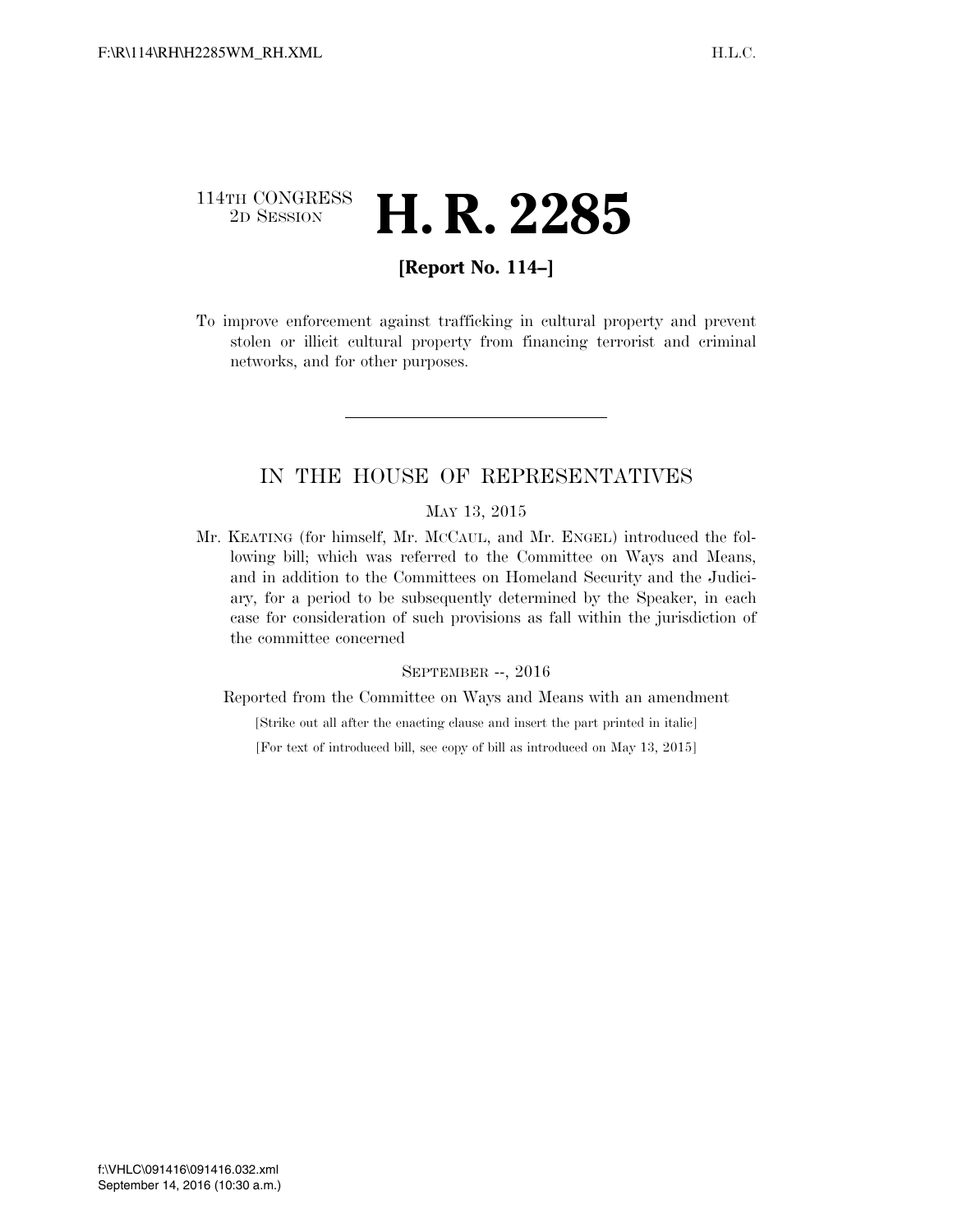# **A BILL**

To improve enforcement against trafficking in cultural property and prevent stolen or illicit cultural property from financing terrorist and criminal networks, and for other purposes.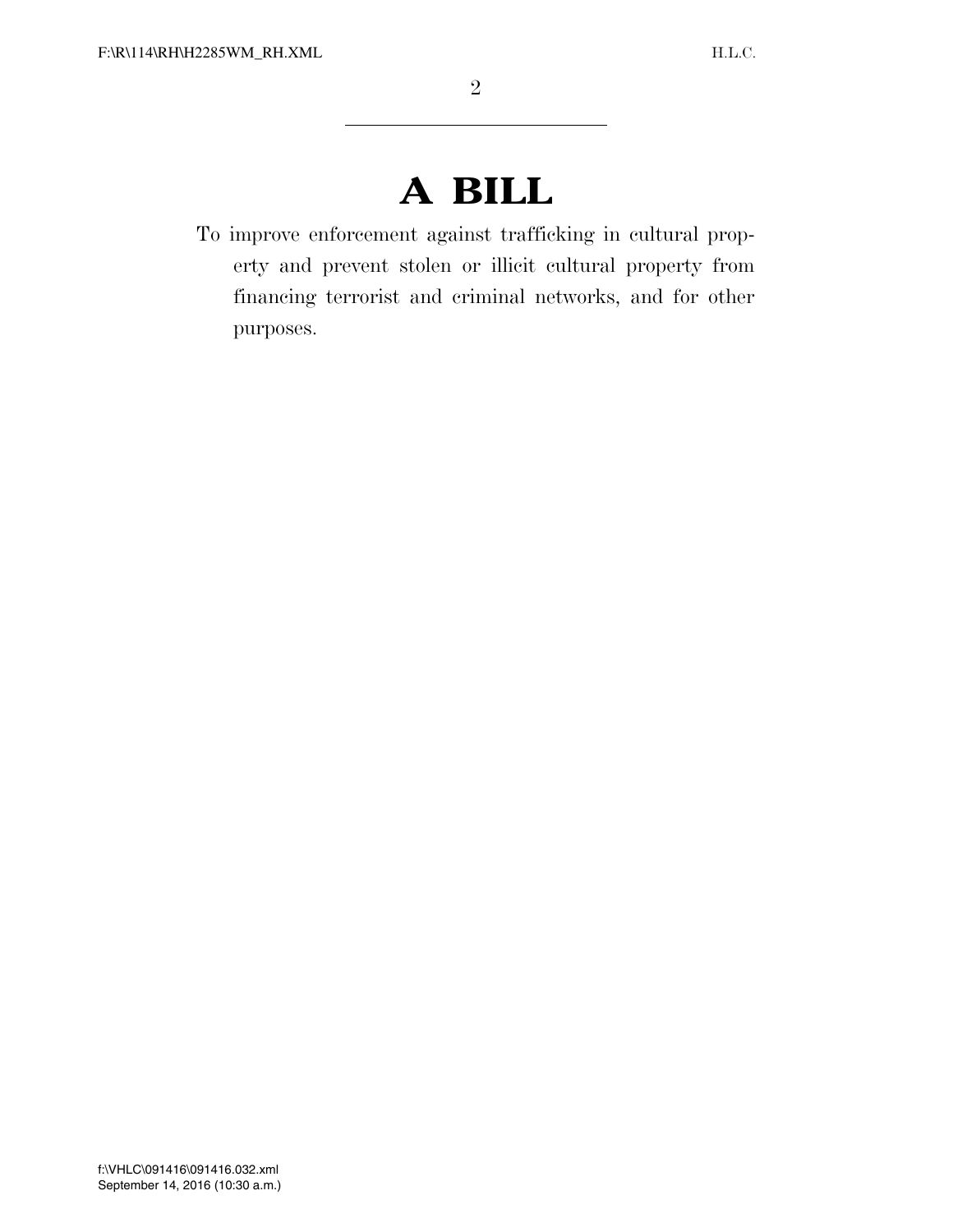*Be it enacted by the Senate and House of Representa- tives of the United States of America in Congress assembled, SECTION 1. SHORT TITLE. This Act may be cited as the ''Prevent Trafficking in Cultural Property Act''. SEC. 2. DEFINITION. In this Act, the term ''cultural property'' includes property covered under— (1) Article 1 of the Hague Convention for the Protection of Cultural Property in the Event of Armed Conflict, adopted at the Hague on May 14, 1954 (Treaty 13 Doc. 106–1(A)); or (2) Article 1 of the Convention on the Means of Prohibiting and Preventing the Illicit Import, Ex- port, and Transfer of Ownership of Cultural Prop- erty, adopted by the United Nations Educational, Scientific and Cultural Organization (''UNESCO'') on November 14, 1970. SEC. 3. STATEMENT OF POLICY. It shall be the policy of the United States to— (1) ensure the components of the Department of Homeland Security enhance and unify efforts to— (A) interdict, detain, seize, and investigate cultural property illegally imported into the* 

*United States;*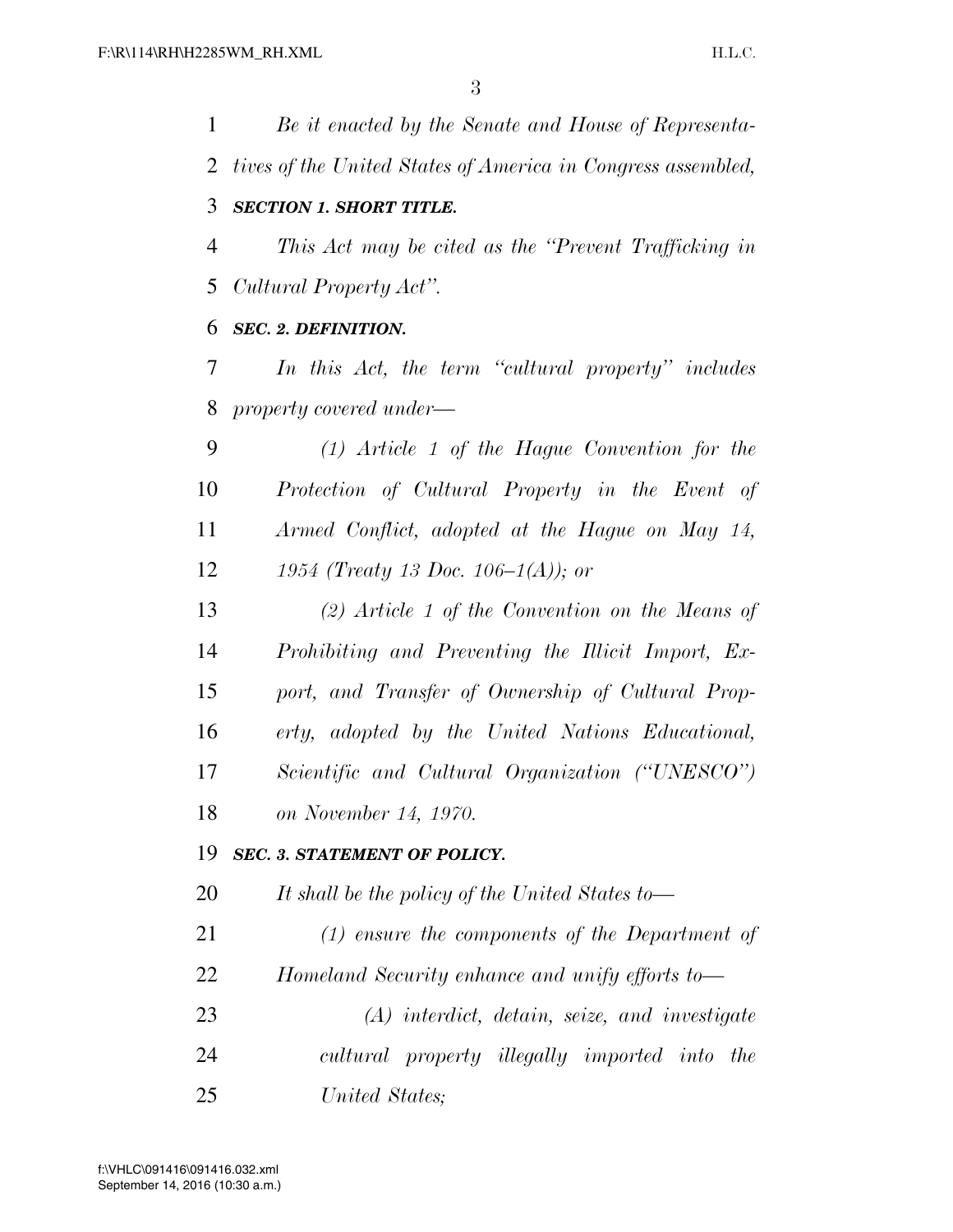| $\mathbf{1}$   | (B) disrupt and dismantle smuggling and                     |
|----------------|-------------------------------------------------------------|
| $\overline{2}$ | trafficking networks and transnational criminal             |
| 3              | organizations engaged in, conspiring to engage              |
| $\overline{4}$ | in, or facilitating illegal trade in cultural prop-         |
| 5              | erty, including stolen antiquities used to finance          |
| 6              | terrorism; and                                              |
| 7              | (C) support Offices of United States Attor-                 |
| 8              | neys in prosecuting persons engaged in, con-                |
| 9              | spiring to engage in, or facilitating illegal trade         |
| 10             | <i>in cultural property; and</i>                            |
| 11             | $(2)$ protect cultural property pursuant to its ob-         |
| 12             | ligations under the 1954 Hague Convention for the           |
| 13             | Protection of Cultural Property in the Event of             |
| 14             | Armed Conflict, the 1970 UNESCO Convention on               |
| 15             | the Means of Prohibiting and Preventing the Illicit         |
| 16             | Import, Export, and Transfer of Ownership of Cul-           |
| 17             | tural Property, and the Convention on Cultural Prop-        |
| 18             | erty Implementation Act $(19 \text{ U.S. C. } 2601-2613)$ . |
| 19             | SEC. 4. ACTIVITIES OF THE DEPARTMENT OF HOMELAND            |
| <b>20</b>      | <b>SECURITY.</b>                                            |
| 21             | The Commissioner of U.S. Customs and Border Protec-         |
| 22             | tion and the Director of U.S. Immigration and Customs       |
| 23             | Enforcement shall—                                          |
| 24             | $(1)$ designate a principal coordinator within              |
| 25             | U.S. Customs and Border Protection and U.S. Immi-           |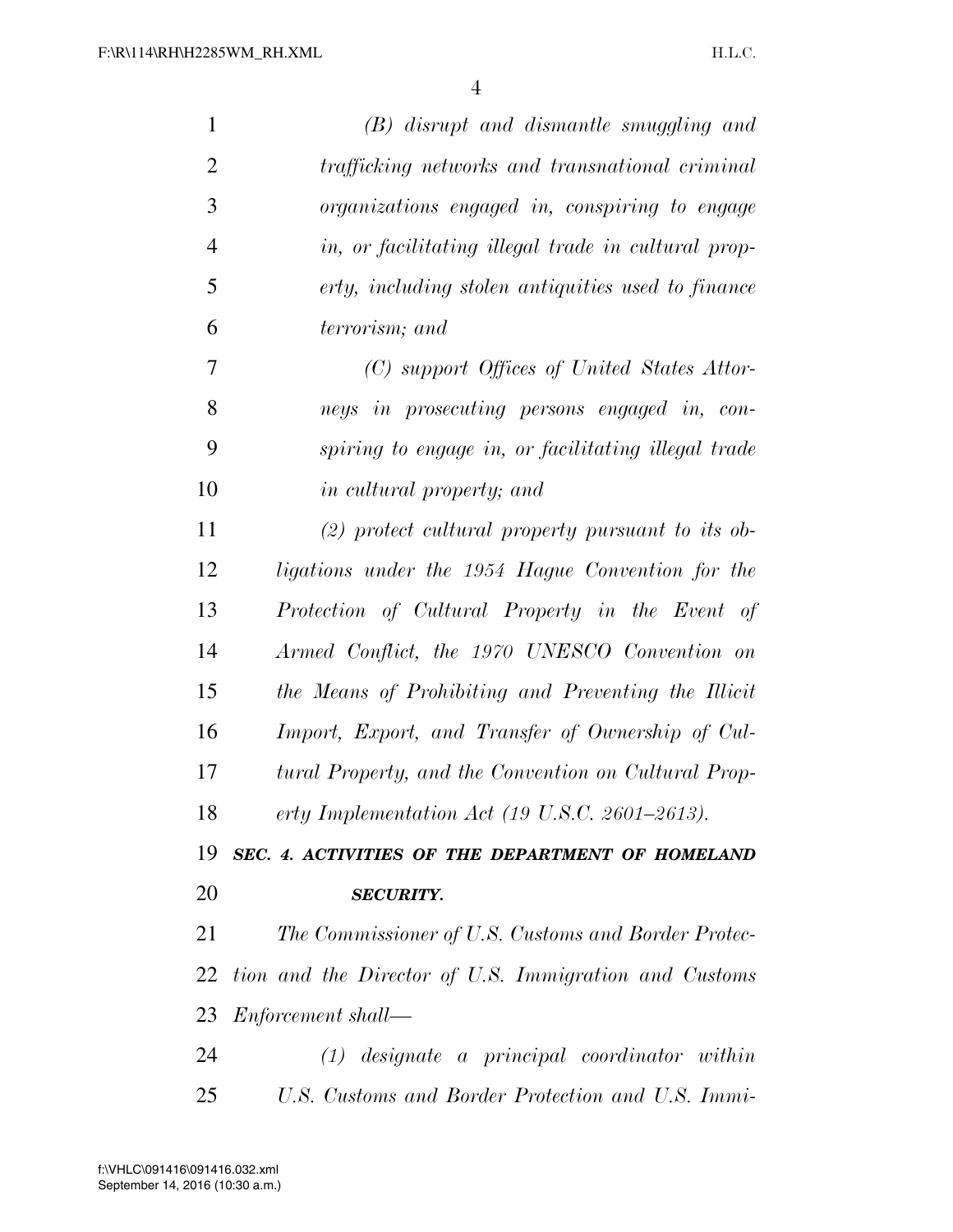*gration and Customs Enforcement, respectively, to di- rect, manage, coordinate, and update their respective policies and procedures, as well as conduct inter- agency communications, regarding illegally imported cultural property;* 

 *(2) update existing directives, regulations, rules, and memoranda of understanding of U.S. Customs and Border Protection and U.S. Immigration and Customs Enforcement, respectively, and, if necessary, devise additional directives, regulations, rules, and memoranda of understanding, relating to policies and procedures on the illegal importation of cultural property in order to—* 

 *(A) reflect changes in cultural property law, including changes and updates to relevant trea- ties, bilateral agreements, statutes, regulations, and case law that occurred subsequent to Cus- toms Directive No. 5230–015, ''Customs Direc- tive on Detention and Seizure of Cultural Prop-erty'', dated April 18, 1991;* 

 *(B) emphasize investigating, and providing support for investigations and prosecutions, of persons engaged in, conspiring to engage in, or facilitating the illegal importation of cultural property, including smugglers, dealers, buyers,*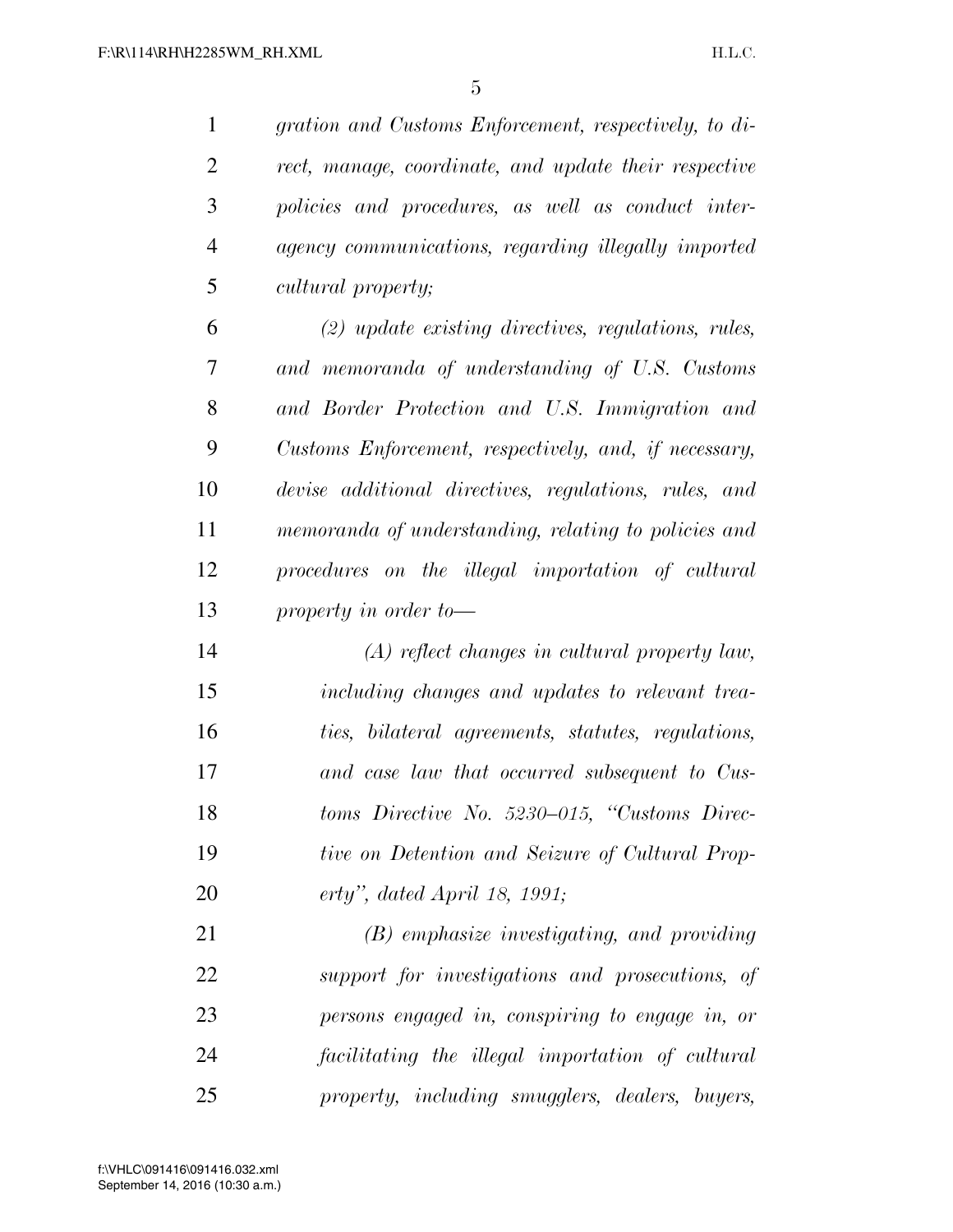| $\mathbf{1}$   | money launderers, and any other appropriate                  |
|----------------|--------------------------------------------------------------|
| $\overline{2}$ | parties; and                                                 |
| 3              | (C) provide for communication and coordi-                    |
| $\overline{4}$ | nation between relevant U.S. Customs and Bor-                |
| 5              | der Protection and U.S. Immigration and Cus-                 |
| 6              | toms Enforcement offices, respectively, in inves-            |
| 7              | <i>tigating and supporting prosecutions of persons</i>       |
| 8              | engaged in, conspiring to engage in, or facili-              |
| 9              | tating the illegal importation of cultural prop-             |
| 10             | $erty;$ and                                                  |
| 11             | $(3)$ ensure relevant personnel within U.S. Cus-             |
| 12             | toms and Border Protection and U.S. Immigration              |
| 13             | and Customs Enforcement, respectively, receive suffi-        |
| 14             | $cient$ training in-                                         |
| 15             | $(A)$ relevant cultural property laws;                       |
| 16             | $(B)$ the identification of cultural property                |
| 17             | that is at greatest risk of looting and trafficking;         |
| 18             | and                                                          |
| 19             | (C) methods of interdiction and investiga-                   |
| 20             | tive techniques specifically related to illegal trade        |
| 21             | <i>in cultural property.</i>                                 |
| 22             | SEC. 5. ROLE OF THE SMITHSONIAN INSTITUTION.                 |
| 23             | The Secretary of Homeland Security shall ensure that         |
| 24             | the heads of all components of the Department of Homeland    |
| 25             | Security involved in cultural property protection activities |